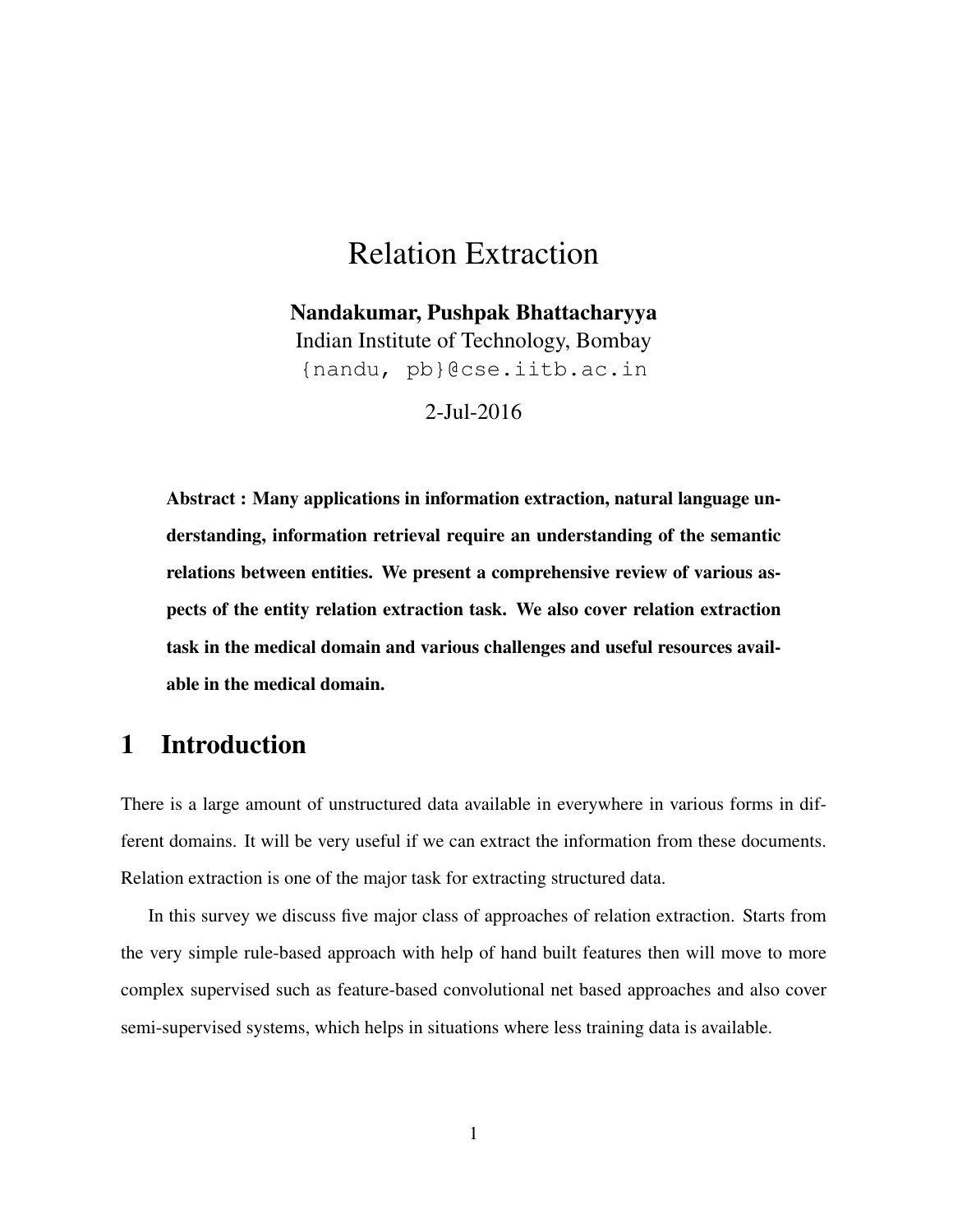## 2 Hand-built patterns

Hand built rule-based systems have a naive approach towards relation extraction task. By analyzing set of sample examples and written a possible set of rules which obey it.

for example,

Agar is a substance prepared from a mixture of *red algae*, such as *Gelidium*, for laboratory or industrial use.

While reading this sentence human can predict, there is a hyponym relation between *red algae* and *Gelidium*. We predict this by observing the connecting words *'such as'* between these two words. For identifying relation such as hyponyms [Hearst [\[10\]](#page-12-0)] we can use this technique. We can add more and more these kinds of rules  $(Y \text{ such as } X, \text{ such } Y \text{ as } X, \text{ such } Y \text{ as } X, X$ , and other Y, Y including X, Y especially X) to capture different possibilities. Using all kinds of possible rules hyponym extraction has a performance of 66% accuracy Hearst [\[10\]](#page-12-0).

The main issue with this approach is, it is too hard to write all set of possible rules. We have to update the set of rules once we find an exception to the existing rules. And more importantly, we have to redo this whole work for the other kind of relation extraction. For example, if we have to extract meronyms extraction, then the possible set of rules will be totally different. The performance of this kind of system will depend on how many rules we covered and will depend on the type of relation we have to extract.

Pattern based relation extraction is also applicable in the medical domain. Rule based system, for extraction of treatment relations, Abacha and Zweigenbaum [\[1\]](#page-10-0) between a treatment (e.g. medication) and a problem (e.g. disease) obtain 75.72% precision and 60.46% recall.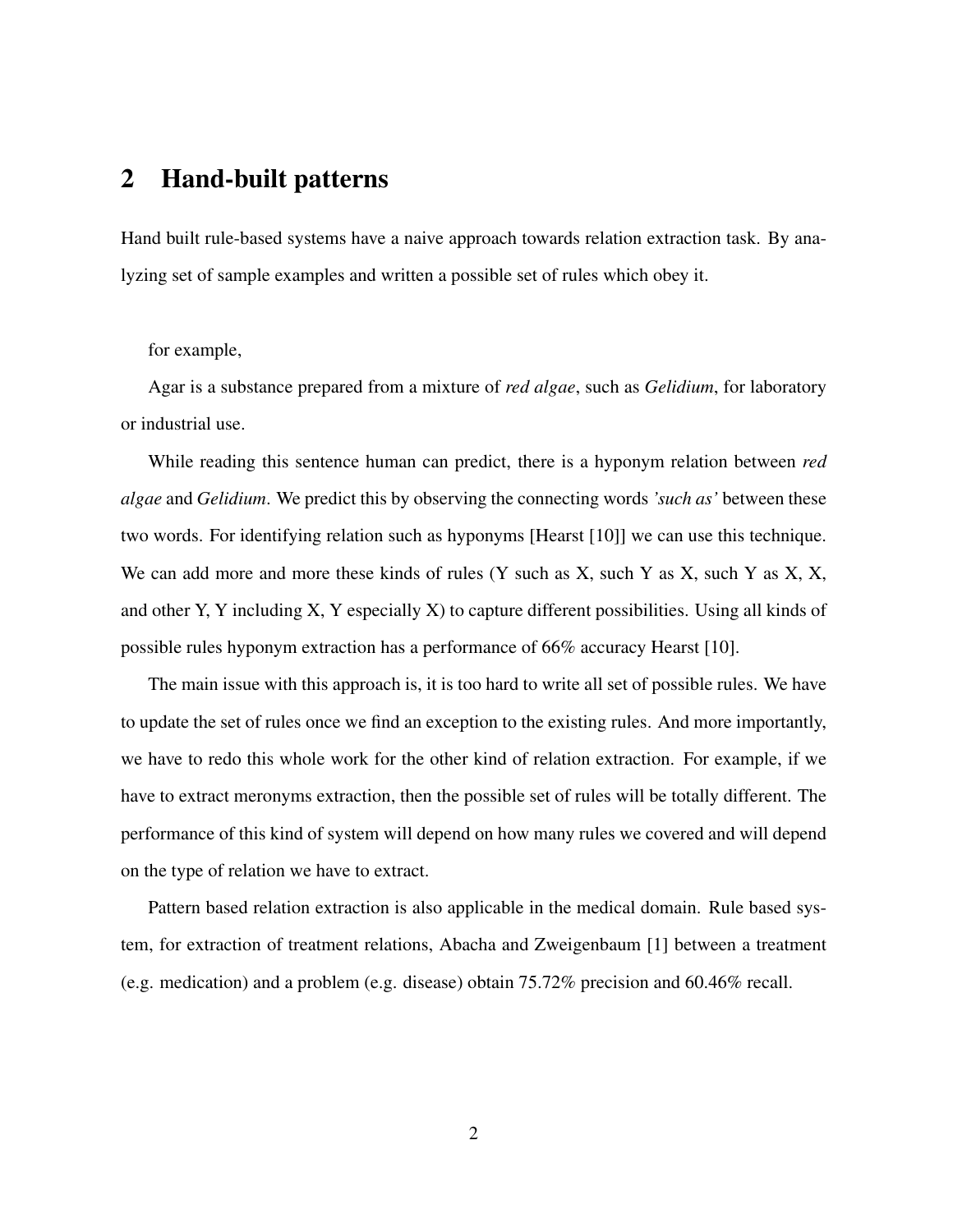# 3 Supervised methods

Supervised systems are the state-of-the-art system for many natural language processing tasks. The supervised system will learn from the already tagged corpus with the help of features (carefully designed by experts in the specific domain) of or learn by the systems. The key idea for the supervised learning is to model the relation extraction task as a classification problem (Binary, or multi-class) and train the classifier with different techniques for prediction of new relations. We take help from various available machine learning algorithm for design the classification problem.

For the sake of simplicity and clarity, we restrict our discussion to binary relations between two entities. Given a sentence  $S = w_1, w_2, \ldots, e_1 \ldots, w_j, \ldots e_2, \ldots, w_n$ ,

where  $e_1$  and  $e_2$  are the entities, a mapping function f (.) can be given as

$$
f_R(T(S)) = \begin{cases} \text{True,} & \text{if } e_1 \text{ and } e_2 \text{ are related according to relation } R \\ \text{False,} & \text{Otherwise.} \end{cases}
$$

Where  $T(S)$  are the features extracted from the sentence S. The mapping function  $f(.)$ defines whether there exist a relation between these entities. If a labeled set of positive and negative relation examples are available for training, the function  $f(.)$  can be constructed as a discriminative

classifiers like Support Vector Machines (SVMs) Hong [\[11\]](#page-12-1) or any other classifier. These classifiers can be trained using a set of features selected after performing textual analysis (like POS tagging, dependency parsing, etc) of the labeled sentences, which we discuss in section [3.1.](#page-3-0) On the other hand, input to the classifiers can also take the form of rich structural representations like parse trees. Depending on the nature of inputs to the classifier training, known as kernel methods. Apart from these methods, we can design a neural network which will represent the words using words vectors and positional features and will learn the most dominant features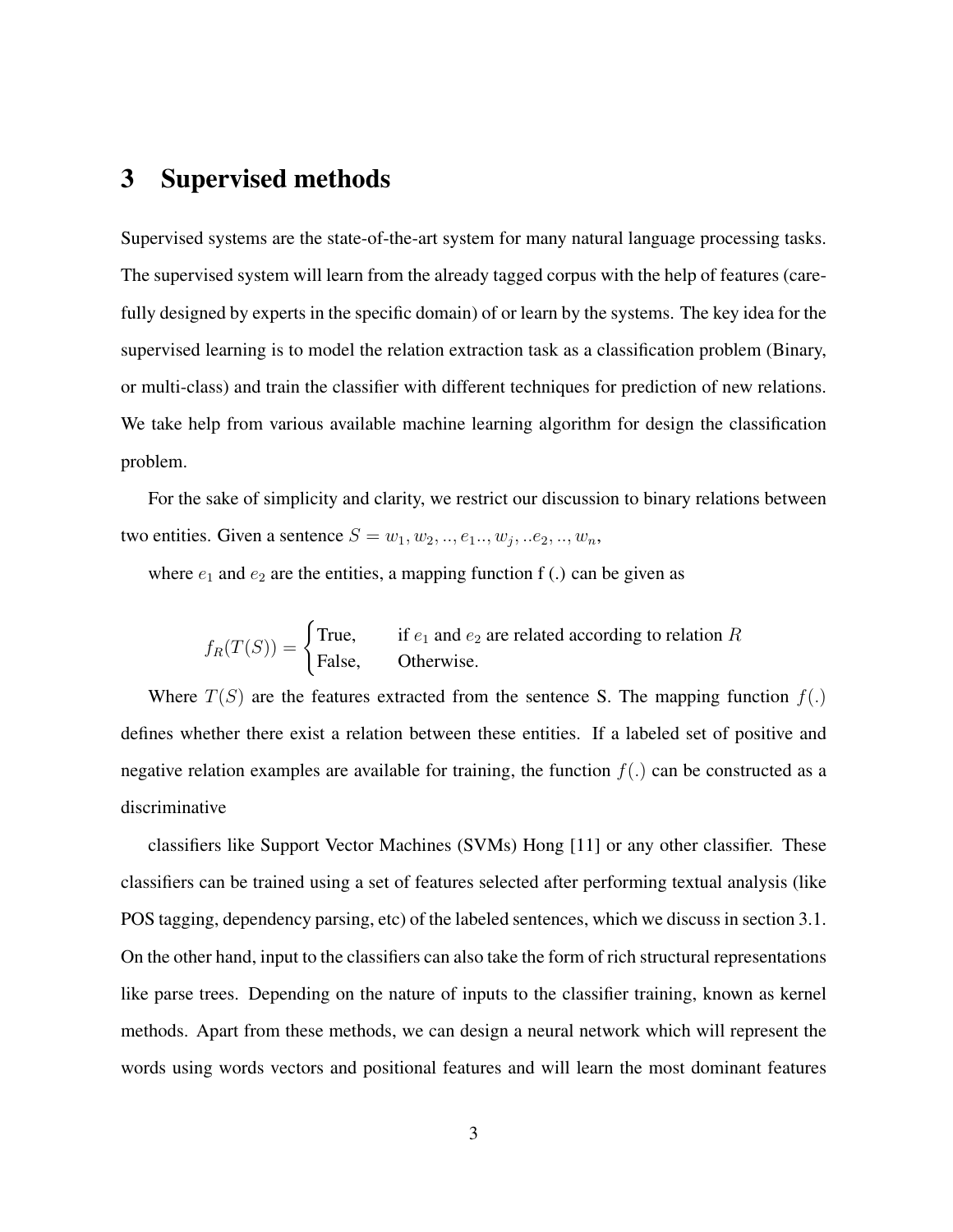using neural networks and classifier will run based on these features, will cover in section [3.2.](#page-5-0)

### <span id="page-3-0"></span>3.1 Feature Based Approach

Feature-based methods rely on classification models for automatically specifying the category of relation exist between entities, based on relevant features vector belongs Chan and Roth [\[4\]](#page-11-0). For that, surrounding contextual features Kambhatla [\[12\]](#page-12-2) are used to identify semantic relations between the two entities in a specific sentence and represent them as a feature vector. Features will define the relation existence can be in a different domain such as lexical, syntactic, dependency related or word embedding Gormley et al. [\[8\]](#page-11-1). Some features are good indicators of entity relations while others are not and it is important to select only those features which are relevant to the task, and thus the feature engineering is a key factor in this approach.

#### 3.1.1 Lexical Features

Lexical and context-based features, like words between entities, nearby words of each entity within a window size etc can be added as a feature for relation extraction problem. Apart from these we can add bag-of-words

#### 3.1.2 Syntactic Tree Features

The syntactic tree represents the grammatical structure of a sentence. We parse the sentences using the syntactic parser and extract the labels of parse tree constituent that exactly covers the mention, and also labels of all constituents that cover the mention. These will include the POS tags, Chunk head of entity, the syntactic path between the entities, head word of entity etc.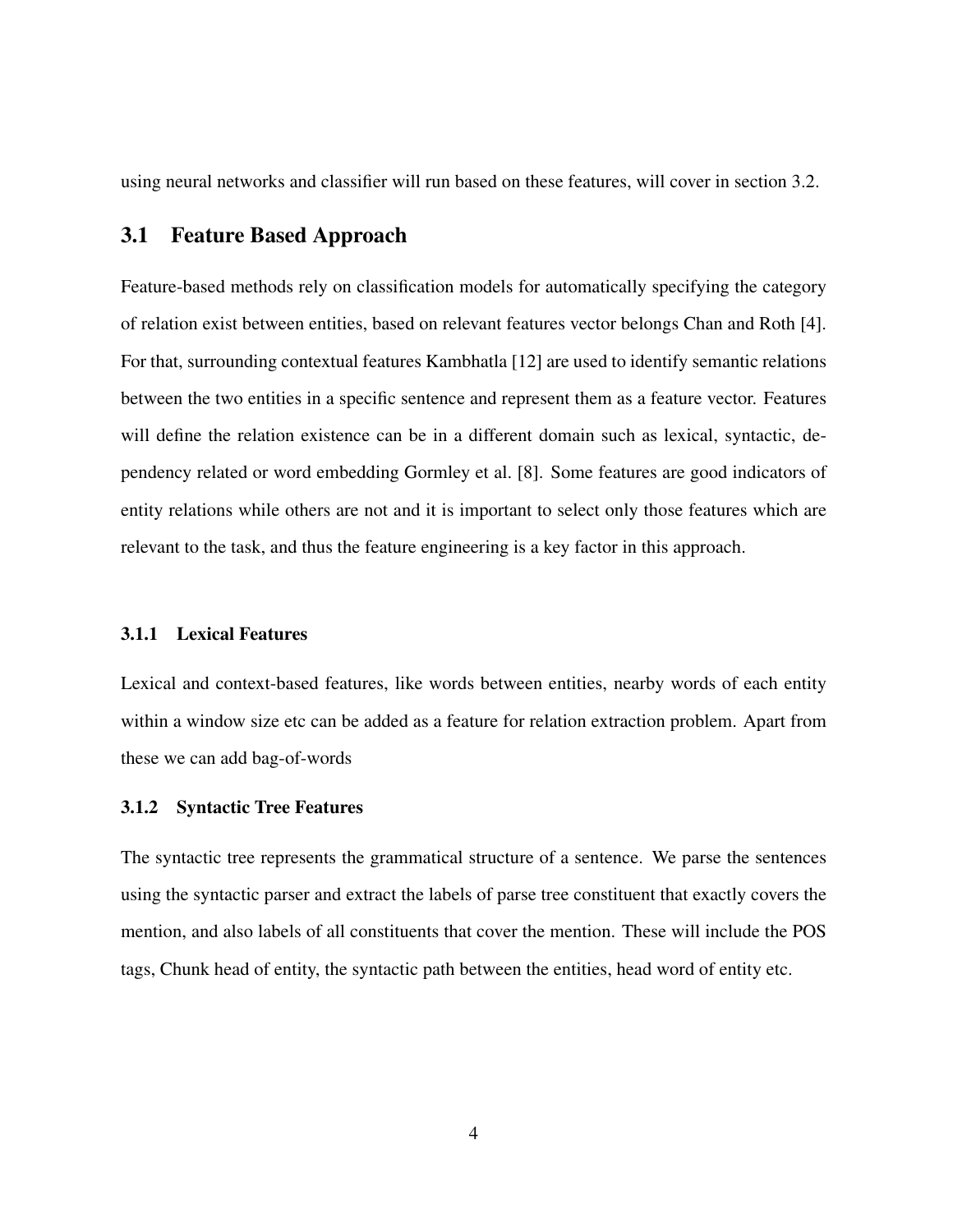#### 3.1.3 Dependency Features

The words and part-of-speech and chunk labels of the words on which the mentions are dependent in the dependency tree derived from the syntactic parse tree. We can identify the related entities clearly from the dependency tree. This insight will help to add dependency features in the relation extraction task Culotta and Sorensen [\[6\]](#page-11-2). Dependency feature will consist of dependency path in the dependency tree, labels, length of dependency tree etc can be added as features for this task.

### 3.1.4 Entity Features

We are identifying the relation between entities. So the type of relation between the entities will change according to the entity type we are considering. The entity types will help to classify the type of relation exist between them.

#### 3.1.5 Word Embedding

The lexical feature will give a good representation of sentence with entities we are focusing. An alternative approach to capturing lexical information relies on continuous word embedding Mikolov et al. [\[14\]](#page-12-3) as representative of words. Word Embedding features have improved many tasks, including Named Entity Recognition, Chunking, Dependency parsing, semantic role labeling, and relation extraction. Embedding can capture lexical information, but alone they are insufficient in state-of-the-art systems, they are used alongside features of the broader linguistic context Gormley et al. [\[8\]](#page-11-1).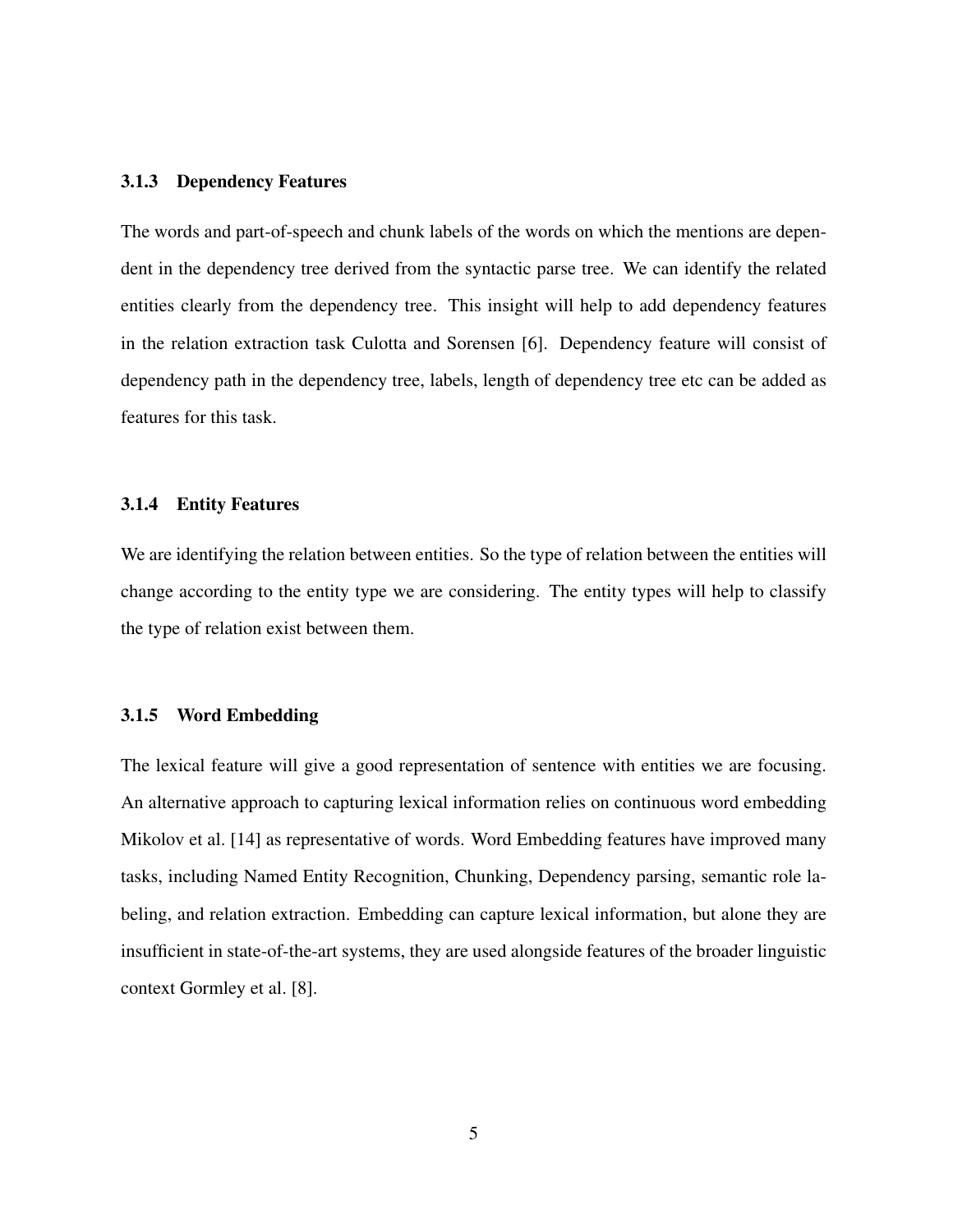### <span id="page-5-0"></span>3.2 Convolutional Neural Network Based Approach

Till recent past relation extraction systems have made extensive use of features generated by various natural language processing modules (includes Syntactic and dependency parse information, lexical information, entity details etc). Errors in these features will propagate to next level and lead to errors of relation detection and classification. Here we depart from these traditional approaches with complicated feature engineering by introducing a convolutional neural network for relation extraction that automatically learns features from sentences and minimizes the dependence on external modules and resources Nguyen and Grishman [\[15\]](#page-12-4).

The input to a convolutional neural network will be words represented by word embedding Collobert et al. [\[5\]](#page-11-3) and positional features based on the relative distance from the mentioning entities. So there will not be any dependency to other natural language processing modules here. The convolutional layers will give a local correlation between features in the starting layers and will learn long distance features in the later layers. Each convolutional layer will consist of a convolution operation, which takes care of the local convolution of input, and a max pooling layer, which will cut the input dimension without losing the dominant features and one nonlinear layer at the end. The nonlinear layer will transform input into a linearly separable space. Convolutional network shows promising results in the relation extraction in relation classification tasks.

The basic structure of CNN approach consists of three basic layers. One convolution layer, (includes, convolution, max pooling, and nonlinear layer), one non-linear transformation layer and a softmax layer for classification.

There are lots of hyperparameters which we need to tune for the best performance of the system, make this approach a difficult task. Word Embedding dimension, a number of units in the hidden layer, number of hidden layer. Convolution filter size all we need to tune for the best performance.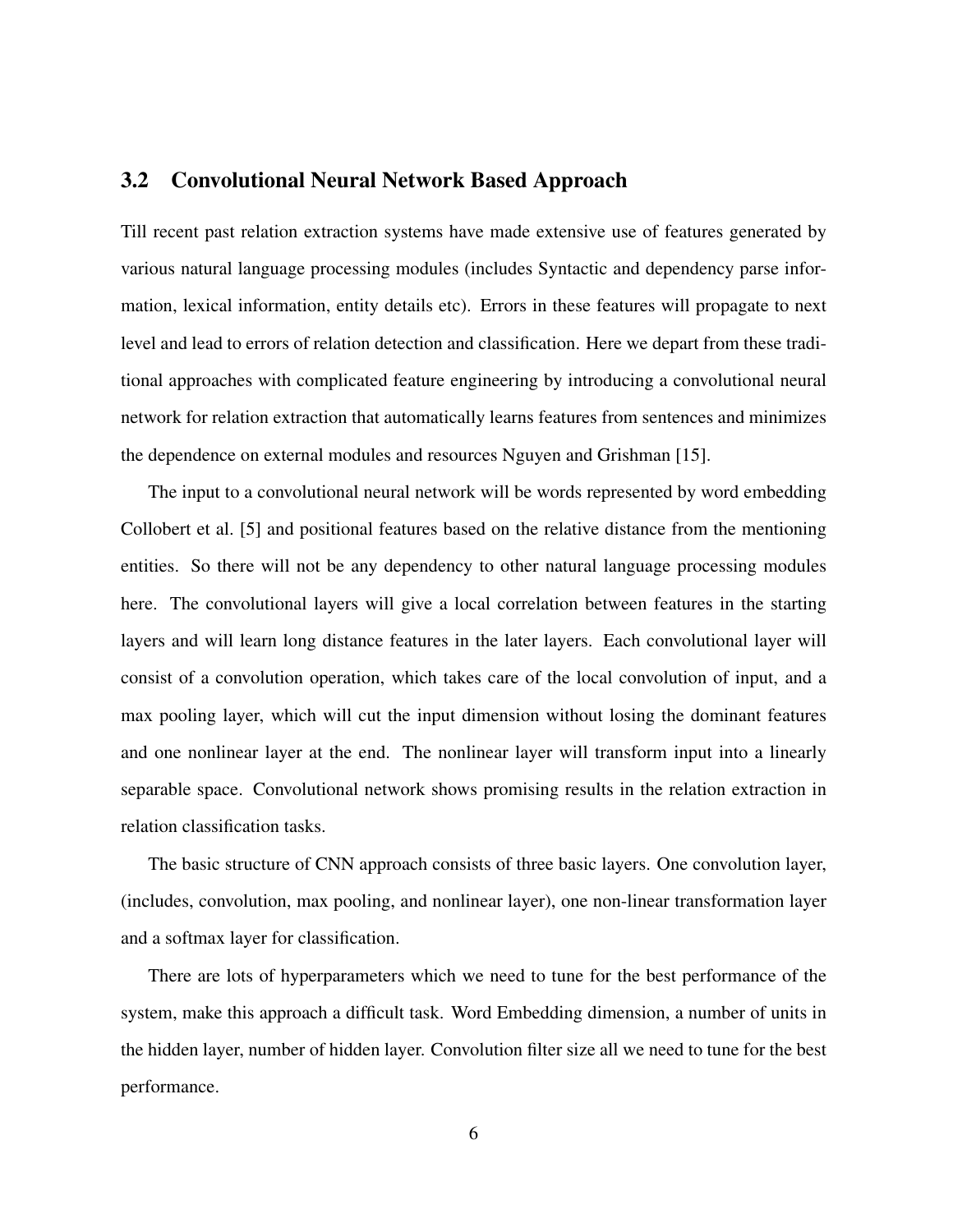## 4 Semi Supervised

The main problem with supervised methods are, we need lots of tagged data for learning the classifier. If we don't have enough annotated data to train and lots and lots of unannotated text for relation extraction then, we will not get a good result. The solution for this approach is bootstrapping technique. In this approach, we have some seed instances, which is manually tagged data used for the first phase of training called the seed instances. We train with seed instances and learn the classifier, and test with the classifier, and get more train examples by adding the test results to the training set. Thus, the training set will grow up to a sufficient amount. This approach can be called as a semi-supervised model.

DIPRE (Duality of patterns and Relations) is such a system developed by brin in 1998, Brin [\[3\]](#page-11-4) for an extracting author-book relationship from web text. An improved version of DIPRE, which will cut the noise by the newly added seed tuple, called snowball Agichtein and Gravano [\[2\]](#page-10-1). The workflow of the system as follows.

### Algorithm

- 1. Search the whole text and extract the matching sentences, which consist the seed relation pairs.
- 2. Generate pattern from each matching sentence.

#### Pattern

$$
\langle w_l - left \rangle \langle \mathit{entity_1} \rangle \langle w_m - middle \rangle \langle \mathit{entity_2} \rangle \langle w_r - right \rangle
$$

where,

 $entity_1$ : First Entity.

middle : words between the entities in the sentence.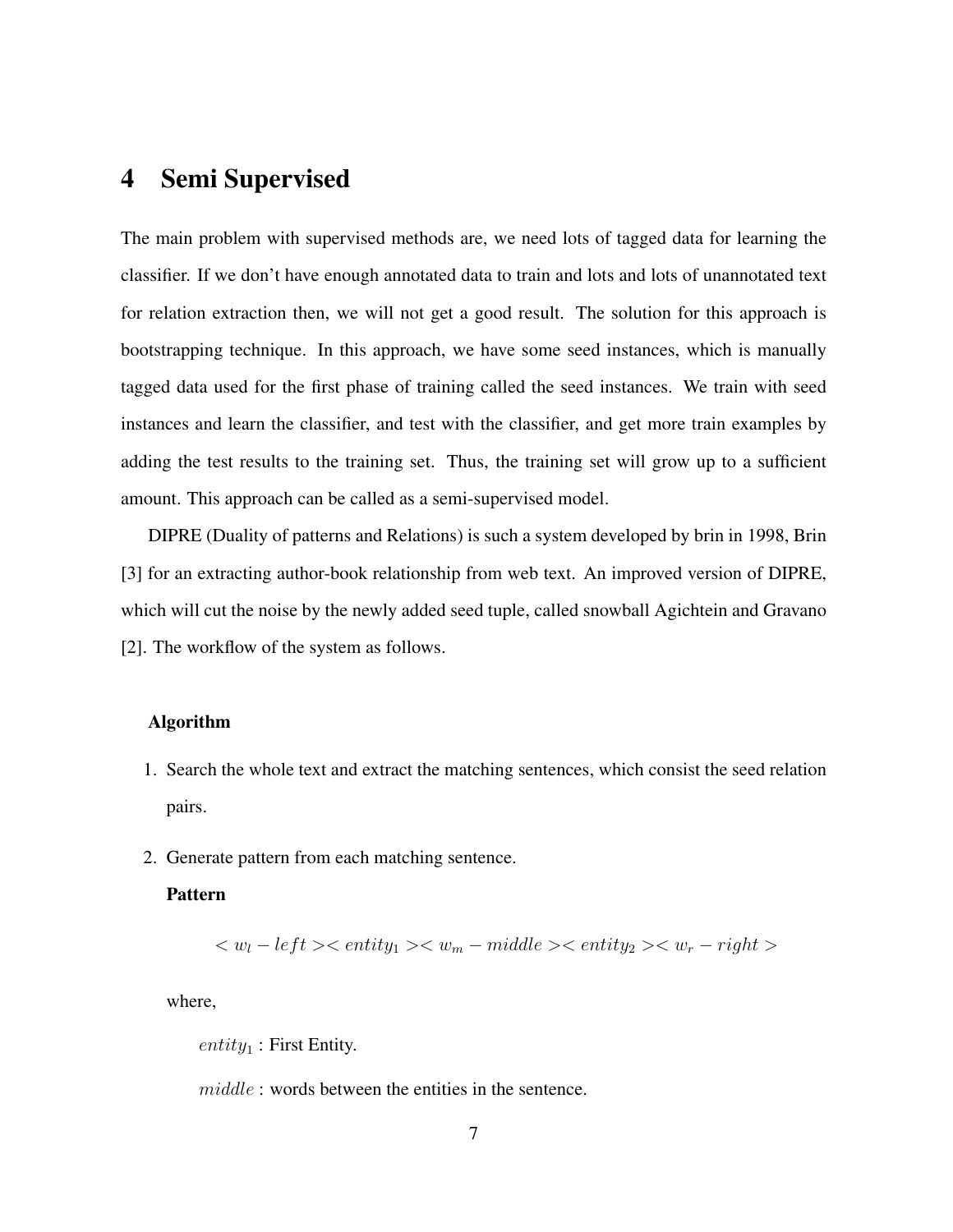$entity_2$ : Second Entity.

- $Right$ : Words after the second entity in a window of size  $k(k=2)$ .
- $W_l$ : Weight vector for left terms.
- $W_m$  : Weight vector for middle terms.
- $W_r$  :Weight vector for right terms.

(Weight vector will calculate based on frequency of terms in the context )

- 3. Once create the pattern for each possible sentence, Undergo single pass clustering algorithm using match score, and form clusters of similar patterns. Each cluster is represented by the centroid of weight vectors  $(w'_l, w'_r, w'_s)$ .
- 4. Extract new possible tuples from the text for which match the pattern and the similarity score is greater than the threshold value (Tsim). The similarity score is calculated as the dot product of weight vectors.

$$
Similarity(t_s, t_p) = w_{ls}.w_{lp} + w_{ms}.w_{mp} + w_{rs}.w_{rp} (if the tags are matching)
$$

$$
= 0 (otherwise)
$$
 (1)

5. Add a new set of tuple which have good confidence value and continue from step 2 Confidence value calculated based number or of patterns which derive the tuple.

# 5 Relation Extraction in Medical Domain

There are many supervised and semi-supervised techniques exist for solving relation extraction problem. In medical domain also the impact of supervised approach is very significant. SVM based relation extraction systems show state of the art relation extraction system Roberts et al.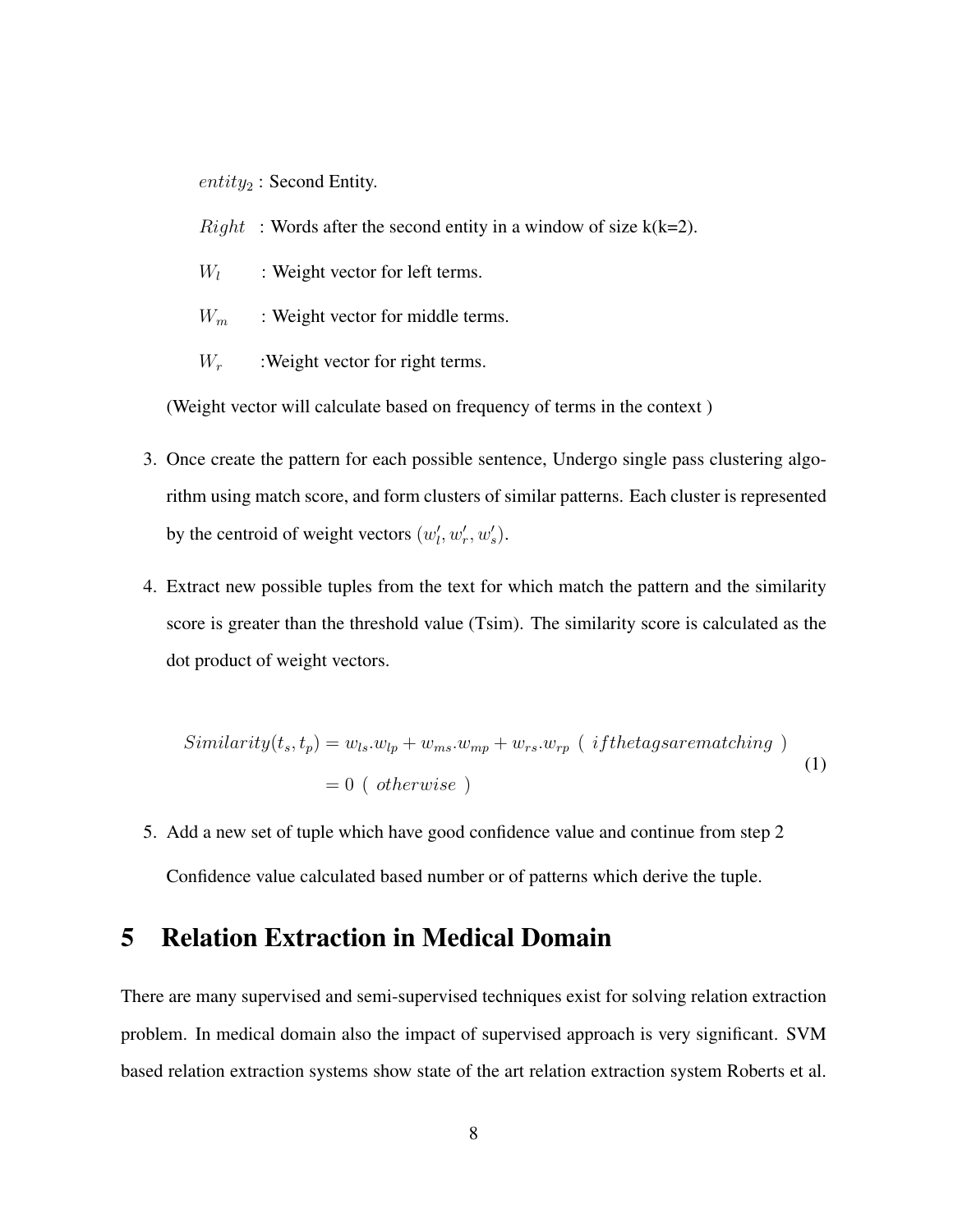[\[16\]](#page-12-5) using various syntactic, dependency, lexical (Grouin et al. [\[9\]](#page-11-5), Frunza and Inkpen [\[7\]](#page-11-6)) and domain knowledge Zhang et al. [\[17\]](#page-12-6) from the existing systems like UMLS (Unified Medical Language System $)^1$  $)^1$ .

Support vector based approaches are common among the most effective relation extraction systems. Since the medical data consist of a large number of concept pairs with no relations, some of the relation extraction systems do the task in two stages. First, separate related pairs of entities from all possible pair of entities and in the second stage, classify the type of the relation exist between them. Most of the systems used n-grams with specific semantics, handbuilt linguistic patterns and made use of simplified representations of text. The state of the art system in relation extraction system, Roberts et al. [\[16\]](#page-12-5) secured an F-score of 73.7 for the i2b2 data set.

# 6 Challenges

Medical documents such as prescription sheets, discharge documents etc. includes lots of challenge for the relation extraction task.

- Nonstandard Structure : Medical documents from different hospitals didn't follow any standard structure. It varies with different hospital and doctors.
- Non Grammatical Language : Medical document sentences are not well formed in the documents. Most of the sentence are very short and just mention the medicine name and usage. In some documents, doctors list all medicine one by one connected by multiple punctuations.
- History Mention : Most patient records consist of a patient history of problems and treatment he underwent. It is real hard task to identify the related entities from the history

<span id="page-8-0"></span><sup>1</sup>http://www.nlm.nih.gov/research/umls/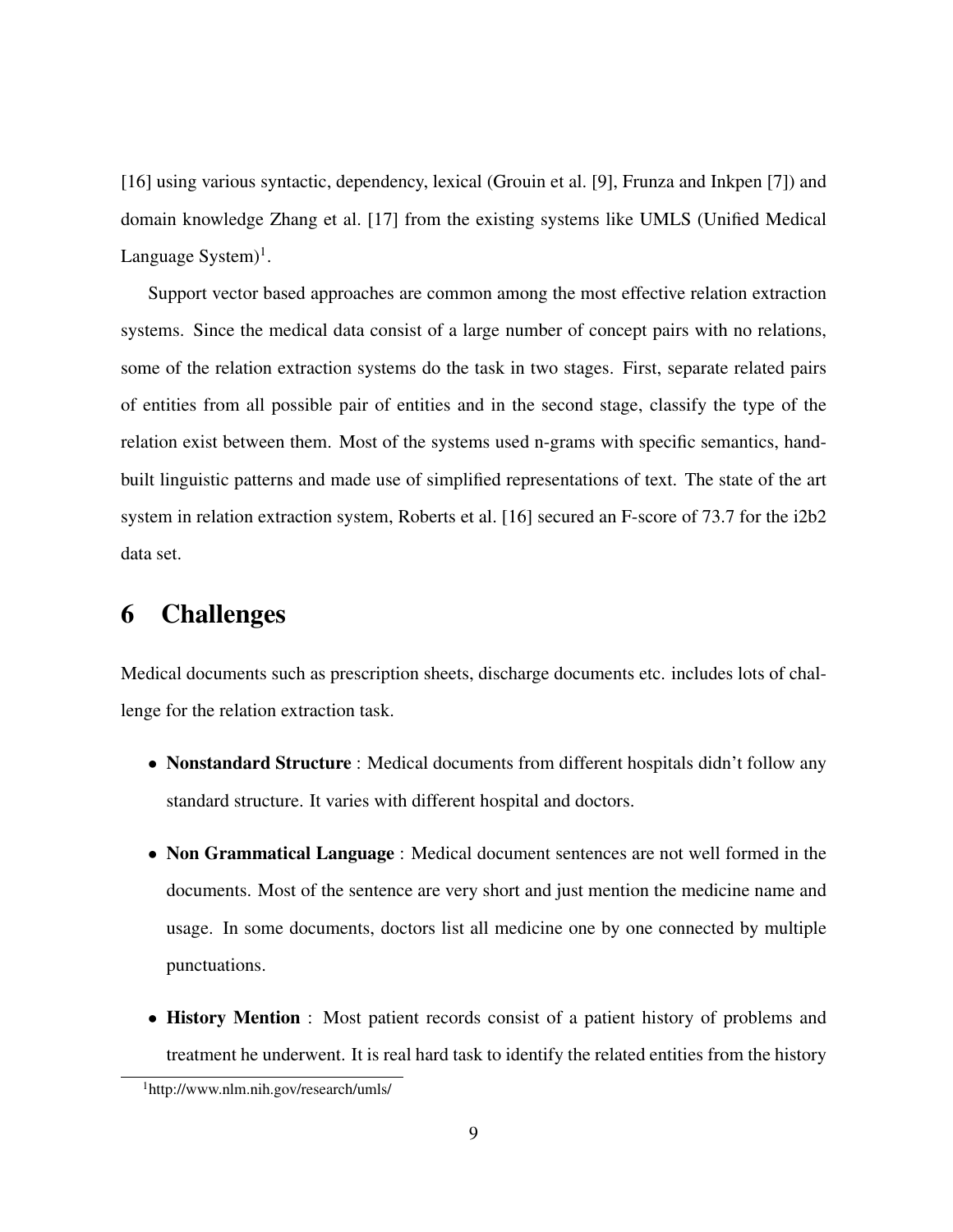mentions, since some of old treatments are related to current treatment and some are not.

• Negation : Negation is a well known standard problem in the field of information extraction. It has a dominant role in the relation extraction task also. In some documents it is mentioned that the treatment we not done or not under treatment X etc. Such instances we should handle properly.

## 7 Resources

In the clinical domain, annotated corpora are not only expensive but also often unavailable for research due to patient privacy and confidentiality requirements. In [2](#page-9-0)010, i2b2<sup>2</sup> partnered with VA Salt Lake City Health Care System in manually annotating patient reports from three institutions and created a challenge in which the research community could participate in a head-tohead comparison of their systems. I2b2 (Informatics for Integrating Biology and the Bedside) is developing a scalable informatics framework that will enable clinical researchers to use existing clinical data for discovery research and combined with IRB-approved genomic data, facilitate the design of targeted therapies for individual patients with diseases having genetic origins. This platform currently includes wide international adoption by the CTSA network, academic health centers, and industry.

Medline (Medical Literature Analysis and Retrieval System Online)13 is a large repository of citations, abstracts, and publications from the biosciences and biomedical domain. PubMed is a freely available access point to the Medline repository. Full papers are also provided wherever available. Medline is a valuable resource for medical domain natural language data. Citations and abstracts serve as title keyword-pool whereas content of papers provides millions of documents of medical text. Medical vocabularies can be built based on this corpus. Medline is widely used in Biomedical Natural Language Processing research. Subsets of the Medline

<span id="page-9-0"></span> $^{2}$ https://www.i2b2.org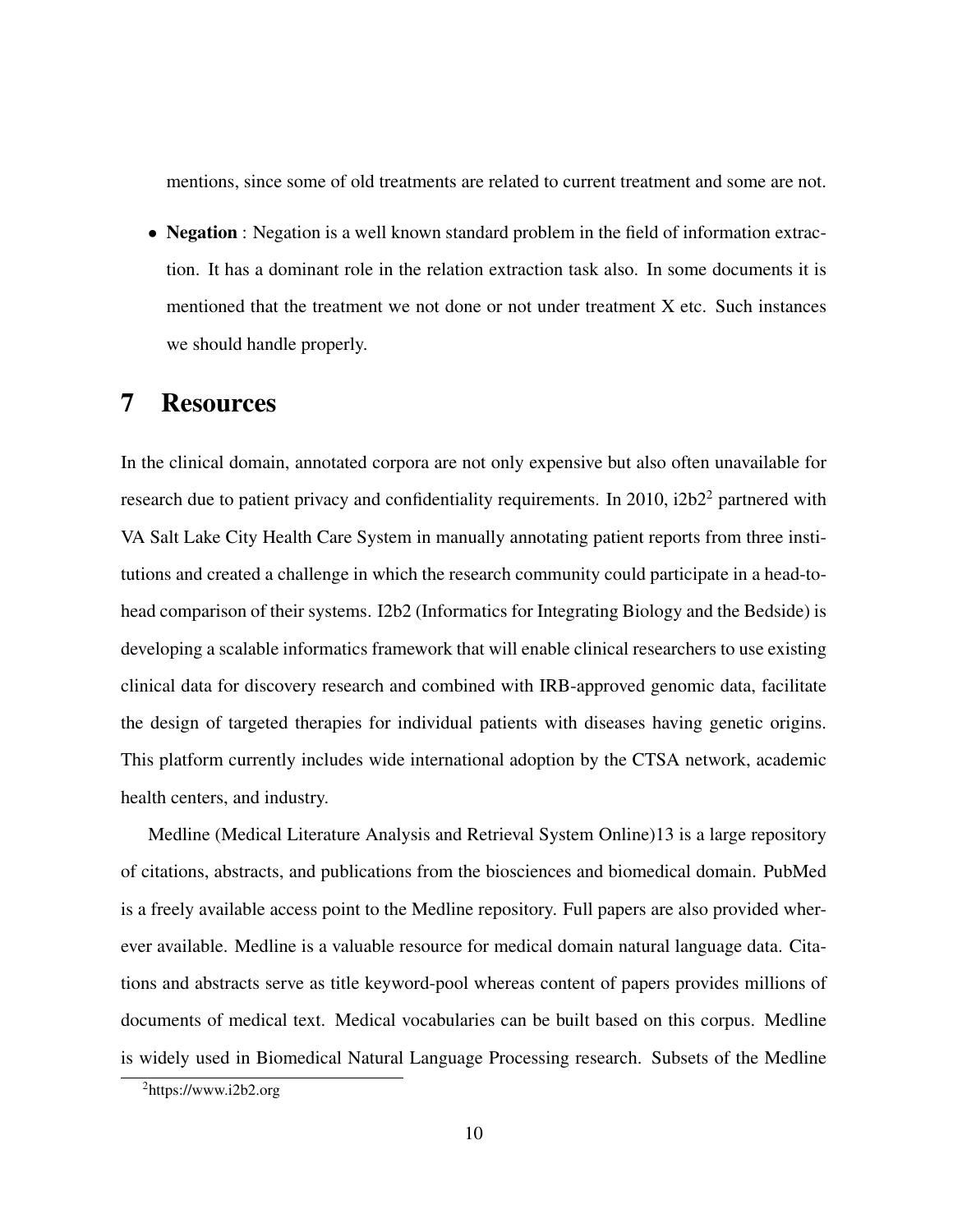dataset have been annotated at the sentence and token level to identify names of clinical entities, biomolecules, gene and protein names etc.

# 8 Conclusion

In this survey, we discuss different approaches existing in relation extraction task and its importance in natural language processing field. Till the recent past, tree kernel outperforms than the feature-based approaches in supervised approaches. But later neural net based approaches using word embedding and feature embedding with Wordnet and NER Gormley et al. [\[8\]](#page-11-1) getting a state-of-the-art result on SemEval2010 (83 %) and ACE 2005 (74 %) data set. Recent works using the convolutional network with synonym coding Liu et al. [\[13\]](#page-12-7) showing state of art result on ACE 2005 (83.8%) dataset and getting comparable result Gormley et al. [\[8\]](#page-11-1) (82.8%) of the relation classification task. In medical domain, feature based state of art system Roberts et al. [\[16\]](#page-12-5) obtained F-Score of 73.7 for relation extraction and classification task, in 2010i2b2/VA relation data set, leaving about a quarter of the relations in the corpus incorrectly classified. The difficulty of classifying these relations comes from the lack of explicit contextual information that describes the relations and/or the complexity of the language used in presenting the relations. While deeper syntactic analysis may help with the complex language, in the absence of context, domain knowledge may provide a better performance for relation extraction task.

# References and Notes

- <span id="page-10-0"></span>1. Asma Ben Abacha and Pierre Zweigenbaum. Automatic extraction of semantic relations between medical entities: a rule based approach. *J. Biomedical Semantics*, 2(S-5):S4, 2011.
- <span id="page-10-1"></span>2. Eugene Agichtein and Luis Gravano. Snowball: Extracting relations from large plain-text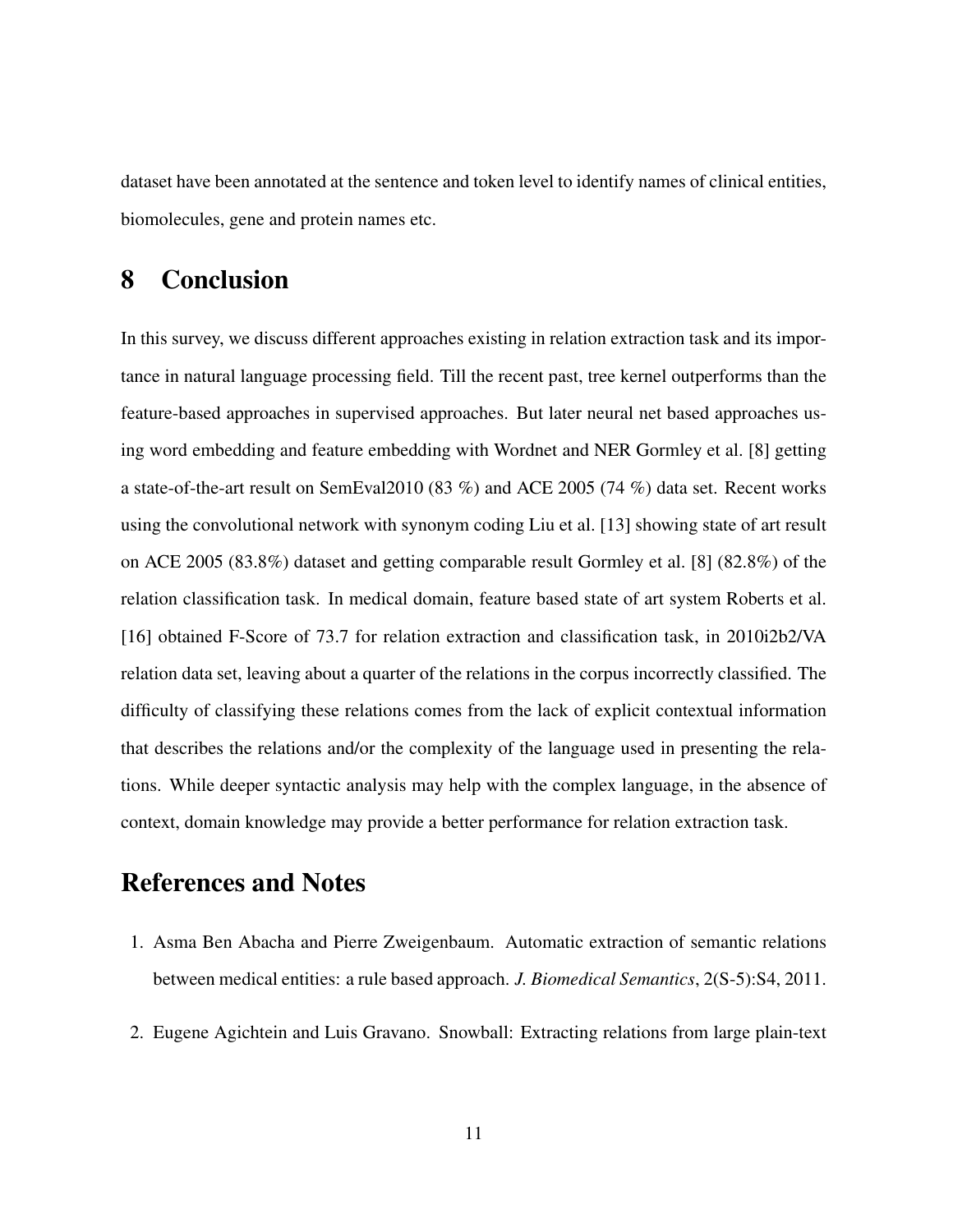collections. In *Proceedings of the fifth ACM conference on Digital libraries*, pages 85–94. ACM, 2000.

- <span id="page-11-4"></span>3. Sergey Brin. Extracting patterns and relations from the world wide web. In *The World Wide Web and Databases*, pages 172–183. Springer, 1999.
- <span id="page-11-0"></span>4. Yee Seng Chan and Dan Roth. Exploiting syntactico-semantic structures for relation extraction. In *Proceedings of the 49th Annual Meeting of the Association for Computational Linguistics: Human Language Technologies-Volume 1*, pages 551–560. Association for Computational Linguistics, 2011.
- <span id="page-11-3"></span>5. Ronan Collobert, Jason Weston, Léon Bottou, Michael Karlen, Koray Kavukcuoglu, and Pavel Kuksa. Natural language processing (almost) from scratch. *The Journal of Machine Learning Research*, 12:2493–2537, 2011.
- <span id="page-11-2"></span>6. Aron Culotta and Jeffrey Sorensen. Dependency tree kernels for relation extraction. In *Proceedings of the 42nd Annual Meeting on Association for Computational Linguistics*, page 423. Association for Computational Linguistics, 2004.
- <span id="page-11-6"></span>7. Oana Frunza and Diana Inkpen. Extracting relations between diseases, treatments, and tests from clinical data. In *Canadian Conference on Artificial Intelligence*, pages 140–145. Springer, 2011.
- <span id="page-11-1"></span>8. Matthew R Gormley, Mo Yu, and Mark Dredze. Improved relation extraction with featurerich compositional embedding models. *arXiv preprint arXiv:1505.02419*, 2015.
- <span id="page-11-5"></span>9. Cyril Grouin, Asma Ben Abacha, Delphine Bernhard, Bruno Cartoni, Louise Deleger, Brigitte Grau, Anne-Laure Ligozat, Anne-Lyse Minard, Sophie Rosset, and Pierre Zweigenbaum. Caramba: concept, assertion, and relation annotation using machinelearning based approaches. In *i2b2 Medication Extraction Challenge Workshop*, 2010.